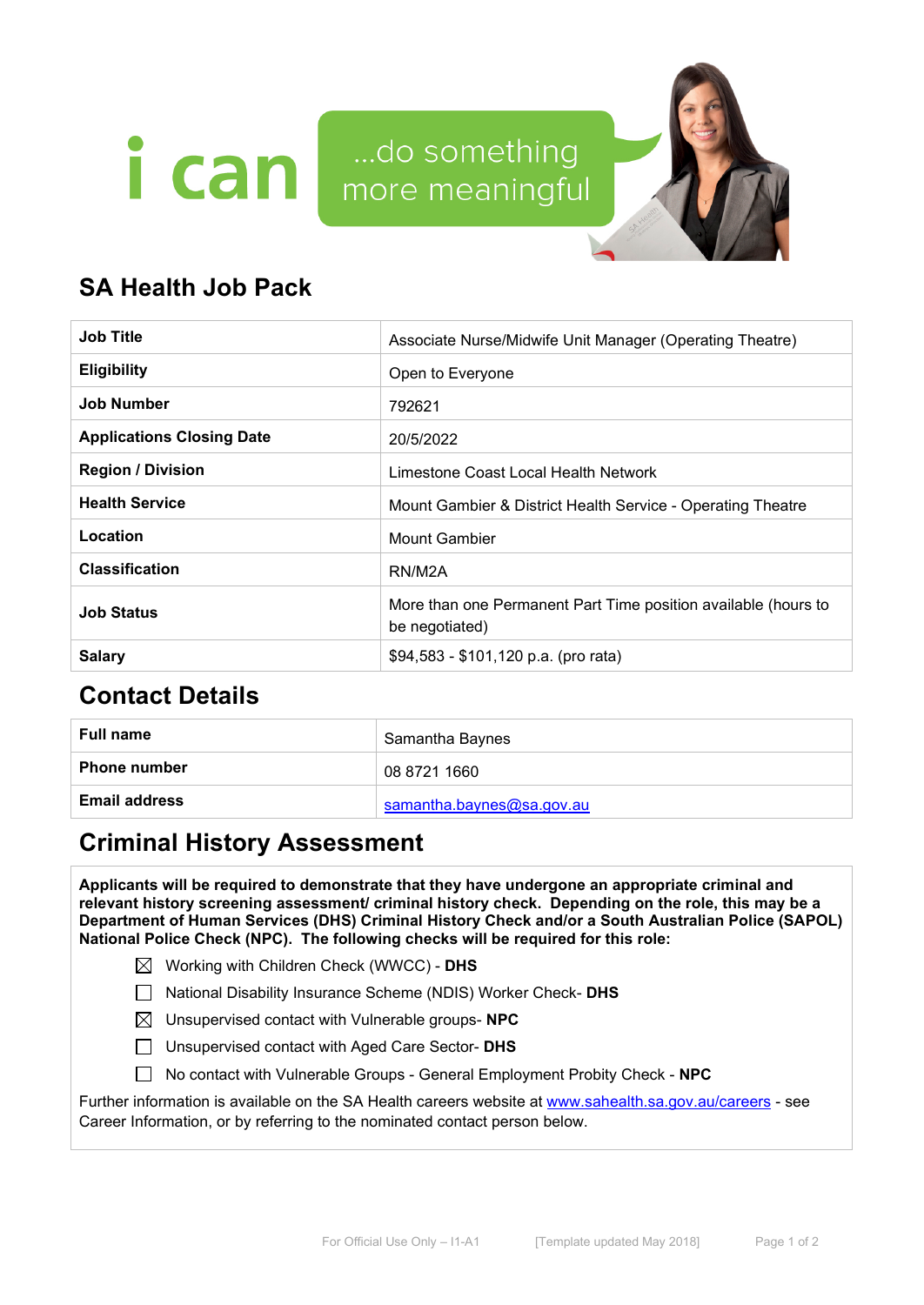# **Immunisation**

#### *Risk Category A (direct contact with blood or body substances)*

*This role carries specific immunisation requirements. To be eligible for appointment in this role you will be required to meet the immunisation requirements associated with Category A (direct contact with blood or body substances). [Please click here for further information on these requirements.](https://www.sahealth.sa.gov.au/wps/wcm/connect/public+content/sa+health+internet/clinical+resources/clinical+programs+and+practice+guidelines/immunisation+for+health+professionals/health+care+worker+immunisation+requirements)*

# **Guide to submitting an application**

Thank you for considering applying for a position within SA Health. Recruitment and Selection processes across SA Health are based on best practice and a commitment to a selection based on merit. This means treating all applications in a fair and equitable manner that aims to choose the best person for the position.

A well presented, easy to read application will allow the panel to assess the information they need from your application. To give yourself the best opportunity to reach interview, the application should clearly and concisely demonstrate to the selection panel that you are suitably equipped to perform the role, and that you possess all of the stated minimum essential skills, abilities, knowledge, experience and educational qualifications (where required).

The online application form to apply for this position will ask for employment history, education, qualifications and referees however to understand the position and requirements we suggest you become familiar with the attached Job and Person Specification.

We request that you attach the following to your application -

- **A covering letter** of up to 2 pages introducing yourself to the selection panel and describing your skills, abilities, knowledge, qualifications and experience in relation to the position;
- **A current Curriculum vitae/Resume** that includes your personal details, relevant employment history, education, training courses, qualifications and professional memberships.
- \* Refer t[o Guidelines for Applicants](https://www.sahealth.sa.gov.au/wps/wcm/connect/public+content/sa+health+internet/careers/guidelines+for+applicants/guidelines+when+applying+for+a+job+in+sa+health) for further information regarding
	- Salary Packaging
	- Opportunities for movement within SA Health
	- Flexible working arrangements
	- Criminal History screening and background checks
	- Immunisation requirements
	- Rights of review
	- Information for applicants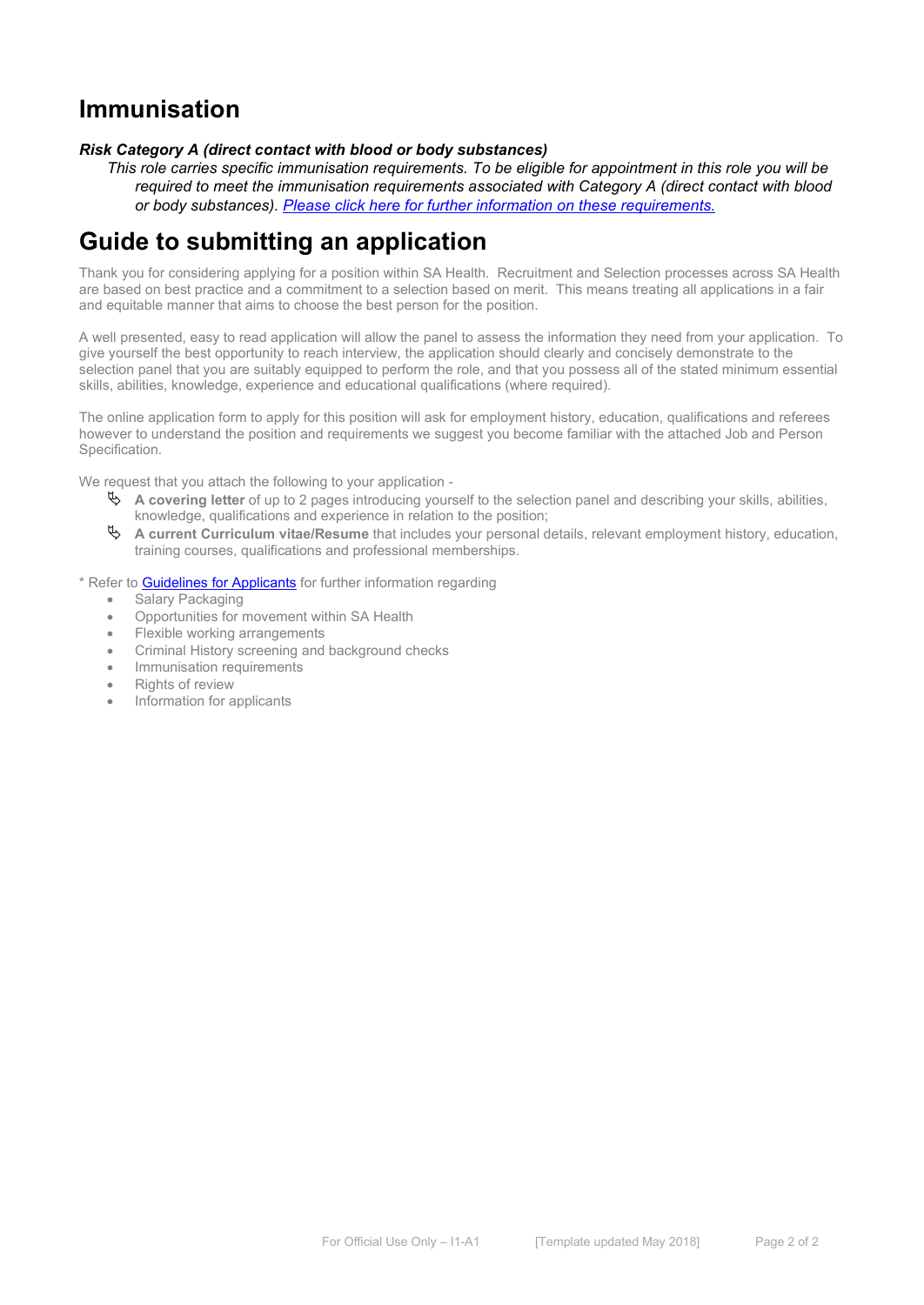**OFFICIAL** 



**Health** Limestone Coast Local Health Network

## **ROLE DESCRIPTION**

| <b>Role Title:</b>                                        | Associate Nurse/Midwife Unit Manager (Operating Theatre)                                                                                                              |  |
|-----------------------------------------------------------|-----------------------------------------------------------------------------------------------------------------------------------------------------------------------|--|
| <b>Classification Code:</b>                               | Registered Nurse/Midwife Level 2                                                                                                                                      |  |
| LHN/ HN/ SAAS/ DHA:                                       | Limestone Coast Local Health Network (LCLHN)                                                                                                                          |  |
| <b>Hospital/ Service/ Cluster</b>                         | Mount Gambier & District Health Service                                                                                                                               |  |
| Division:                                                 | <b>Nursing</b>                                                                                                                                                        |  |
| Department/Section / Unit/ Ward:                          | <b>Operating Theatre</b>                                                                                                                                              |  |
| Role reports to:                                          | Nurse Unit Manager                                                                                                                                                    |  |
| <b>Role Created/ Reviewed Date:</b>                       | March 2017                                                                                                                                                            |  |
| <b>Criminal History Clearance</b><br><b>Requirements:</b> | ⊠<br>DHS Working With Children Check (WWCC)<br>NDIS Worker Check<br>⊠<br>NPC – Unsupervised contact with vulnerable groups                                            |  |
| <b>Immunisation Risk Category</b>                         | ⊠<br>Category A (direct contact with blood or body substances)<br>Category B (indirect contact with blood or body substances)<br>Category C (minimal patient contact) |  |

## **ROLE CONTEXT**

#### **Primary Objective(s) of role:**

Provide nursing and/or midwifery services in a variety of health service settings which has been consolidated by experience and/or further study with staff at this level developing from competent to proficient practitioners.

Accepts accountability for their own practice standards, activities delegated to others and the guidance and development of less experienced staff.

Provide support to the Nursing/Midwifery Nurse/Midwife Unit Manager or equivalent in the leadership of nurses/midwives in the ward/unit/service.

Employees in this role will undertake a portfolio within which they will:

- $>$  Promote continuity and consistency of care in collaboration with other AN/MUM and the Nurse/Midwife Unit Manager or equivalent;
- > Assist the Nurse/Midwife Unit Manager or equivalent in the implementation of practice changes; and
- > Assist the Nurse/Midwife Unit Manager or equivalent in undertaking ward/unit/service management responsibilities, eg. Performance management processes, recruitment, staffing, leave management, rostering, work allocation and attendance management; financial and supplies planning and monitoring.

#### **Key Relationships/ Interactions:**

#### Internal

- The Associate Nurse/Midwife Unit Manager maintains a close working relationship Clinical Nurse/Midwife (Level 2) and supports the role of thee Nursing/Midwifery Unit Manager.
- $>$  Maintains cooperative and productive working relationships within all members of the health care team.
- $>$  Supports and works collaboratively with less experienced members of the nursing team.

External

Maintains relationships with non-government organisations or other government organisations.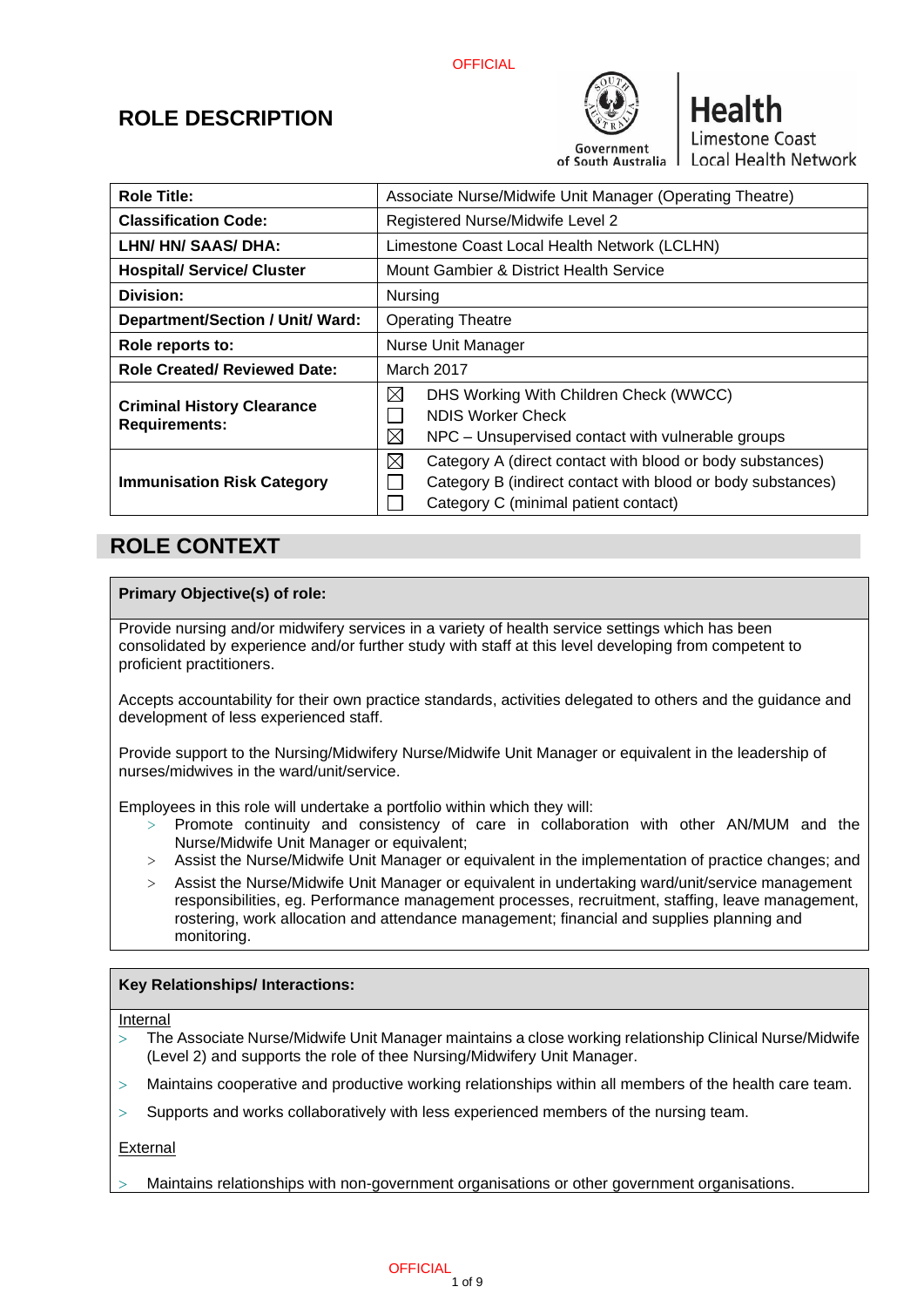#### **Challenges associated with Role:**

Major challenges associated with the role include:

- Keeping up to date with, implementing and monitoring evidence based practice and quality management initiatives consistent with organisational policies
- Dealing appropriately and relevantly with children, youth, women and their families where there are multiple complexities, diverse cultural backgrounds and expectations of clients
- Accepting responsibility for the maintenance of own knowledge and professional competence and contemporary practices.

#### **Delegations:**

Nil

#### **Resilience:**

SA Health employees persevere to achieve goals, stay calm under pressure and are open to feedback.

#### **Performance Development**

The incumbent will be required to participate in the organisation's Performance Review & Development Program which will include a regular review of the incumbent's performance against the responsibilities and key result areas associated with their position and a requirement to demonstrate appropriate behaviours which reflect a commitment to SA Health values and strategic directions.

#### **General Requirements:**

Managers and staff are required to work in accordance with the Code of Ethics for South Australian Public Sector, Directives, Determinations and Guidelines, and legislative requirements including but not limited to:

- *Work Health and Safety Act 2012 (SA) and when relevant WHS Defined Officers must meet due diligence requirements.*
- *Return to Work Act 2014 (SA), facilitating the recovery, maintenance or early return to work of employees with work related injury / illness.*
- *Meet immunisation requirements as outlined by the Immunisation Guidelines for Health Care Workers in South Australia Policy Directive.*
- *Equal Employment Opportunities (including prevention of bullying, harassment and intimidation).*
- *Children's Protection Act 1993 (Cth) – 'Notification of Abuse or Neglect'.*
- *Disability Discrimination.*
- *Independent Commissioner Against Corruption Act 2012 (SA).*
- *Information Privacy Principles Instruction.*
- *Code of Fair Information Practice.*
- *Relevant Awards, Enterprise Agreements, Public Sector Act 2009, Health Care Act 2008, and the SA Health (Health Care Act) Human Resources Manual.*
- *Relevant Australian Standards.*
- *Duty to maintain confidentiality.*
- *Smoke Free Workplace.*
- *To value and respect the needs and contributions of SA Health Aboriginal staff and clients, and commit to the development of Aboriginal cultural competence across all SA Health practice and service delivery.*
- *Applying the principles of the South Australian Government's Risk Management Policy to work as appropriate.*

The SA Health workforce contributes to the safety and quality of patient care by adhering to the South Australian Charter of Health Care Rights, understanding the intent of the National Safety and Quality Health Service Standards and participating in quality improvement activities as necessary.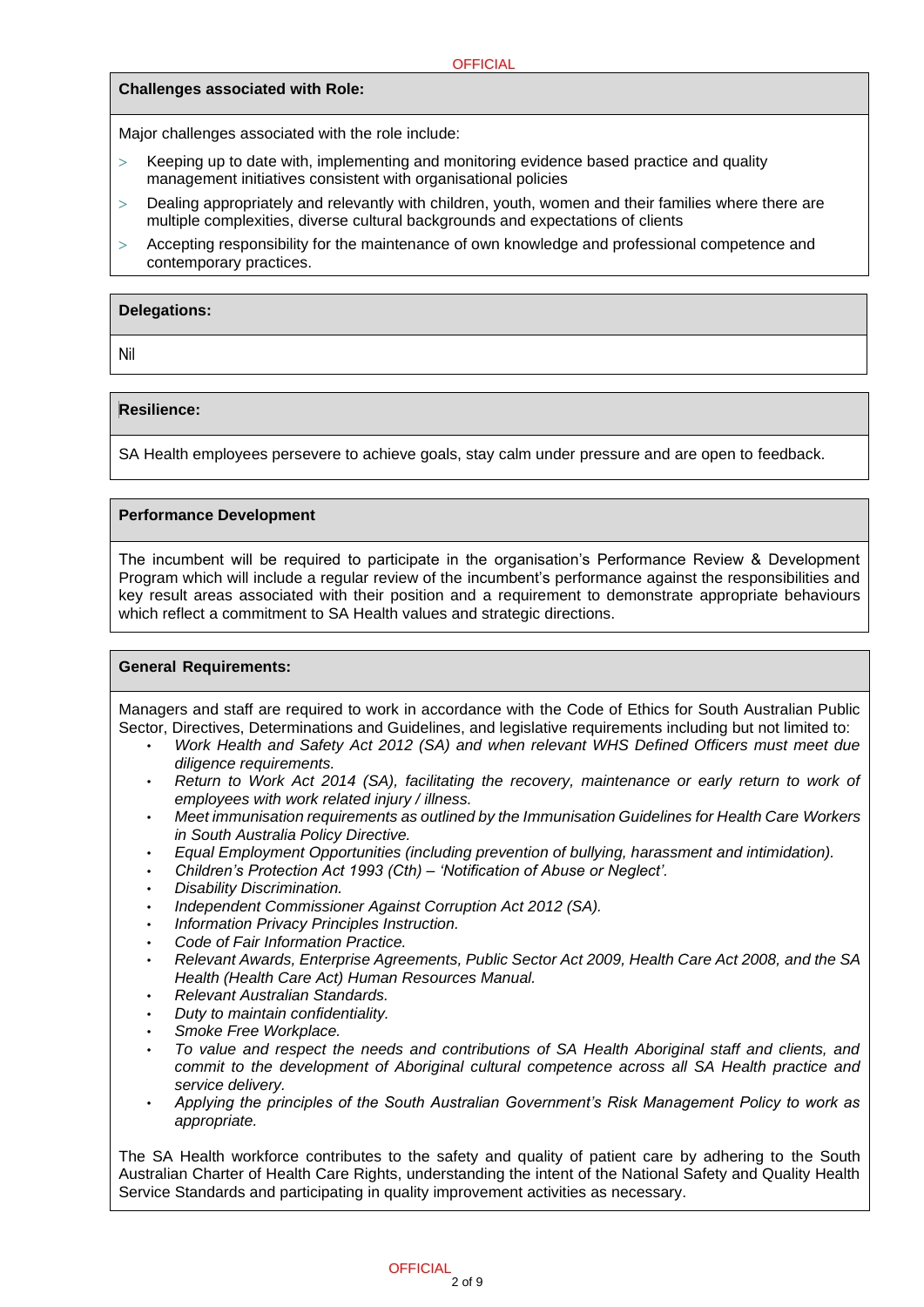#### **Handling of Official Information:**

By virtue of their duties, SA Health employees frequently access, otherwise deal with, and/or are aware of, information that needs to be treated as confidential.

SA Health employees will not access or attempt to access official information, including confidential patient information other than in connection with the performance by them of their duties and/or as authorised.

SA Health employees will not misuse information gained in their official capacity.

SA Health employees will maintain the integrity and security of official or confidential information for which they are responsible. Employees will also ensure that the privacy of individuals is maintained and will only release or disclose information in accordance with relevant legislation, industrial instruments, policy, or lawful and reasonable direction.

#### **White Ribbon:**

SA Health has a position of zero tolerance towards men's violence against women in the workplace and the broader community. In accordance with this, the incumbent must at all times act in a manner that is nonthreatening, courteous, and respectful and will comply with any instructions, policies, procedures or guidelines issued by SA Health regarding acceptable workplace behaviour.

#### **Cultural Statement:**

The Limestone Coast Local Health Network welcomes Aboriginal and Torres Strait Islander people and values the expertise, cultural knowledge and life experiences they bring to the workplace. Limestone Coast Local Health Network is a culturally inclusive work environment that is respectful of Aboriginal and Torres Strait Islander culture

#### **Special Conditions:**

- $>$  It is mandatory that no person, whether or not currently working in SA Health, will be eligible for appointment to a position in SA Health unless they have obtained a satisfactory Background Screening and National Criminal History Clearance.
- Prescribed Positions under the Child Safety (Prohibited Persons) Act 2016 must obtain a satisfactory Working With Children Check (WWCC) through the Screening and Licensing Unit, Department for Human Services (DHS).
- Approved Aged Care Provider Positions as defined under the Accountability Principles 1998 made in pursuant to the Aged Care Act 2007 (Cth) must obtain a satisfactory National Police Certificate (NPC) through the South Australian Police confirming the clearance is for the purpose of employment involving unsupervised contact with vulnerable groups.
- Risk-Assessed roles under the National Disability Insurance Scheme (Practice Standards Worker Screening Rules 2018) must obtain a satisfactory NDIS Working Screening Check through the Department of Human Services (DHS) Screening Unit.
- National Police Certificates must be renewed every 3 years thereafter from date of issue.
- Working With Children Checks must be renewed every 5 years thereafter from date of issue.
- $>$  Depending on work requirements the incumbent may be transferred to other locations across SA Health to perform work appropriate to classification, skills and capabilities either on a permanent or temporary basis subject to relevant provisions of the *Public Sector Act 2009* for Public Sector employees or the *SA Health (Health Care Act) Human Resources Manual* for Health Care Act employees.
- The incumbent may be required to participate in Counter Disaster activities including attendance, as required, at training programs and exercises to develop the necessary skills required to participate in responses in the event of a disaster and/or major incident.
- $>$  Appointment is subject to immunisation risk category requirements (see page 1). There may be ongoing immunisation requirements that must be met.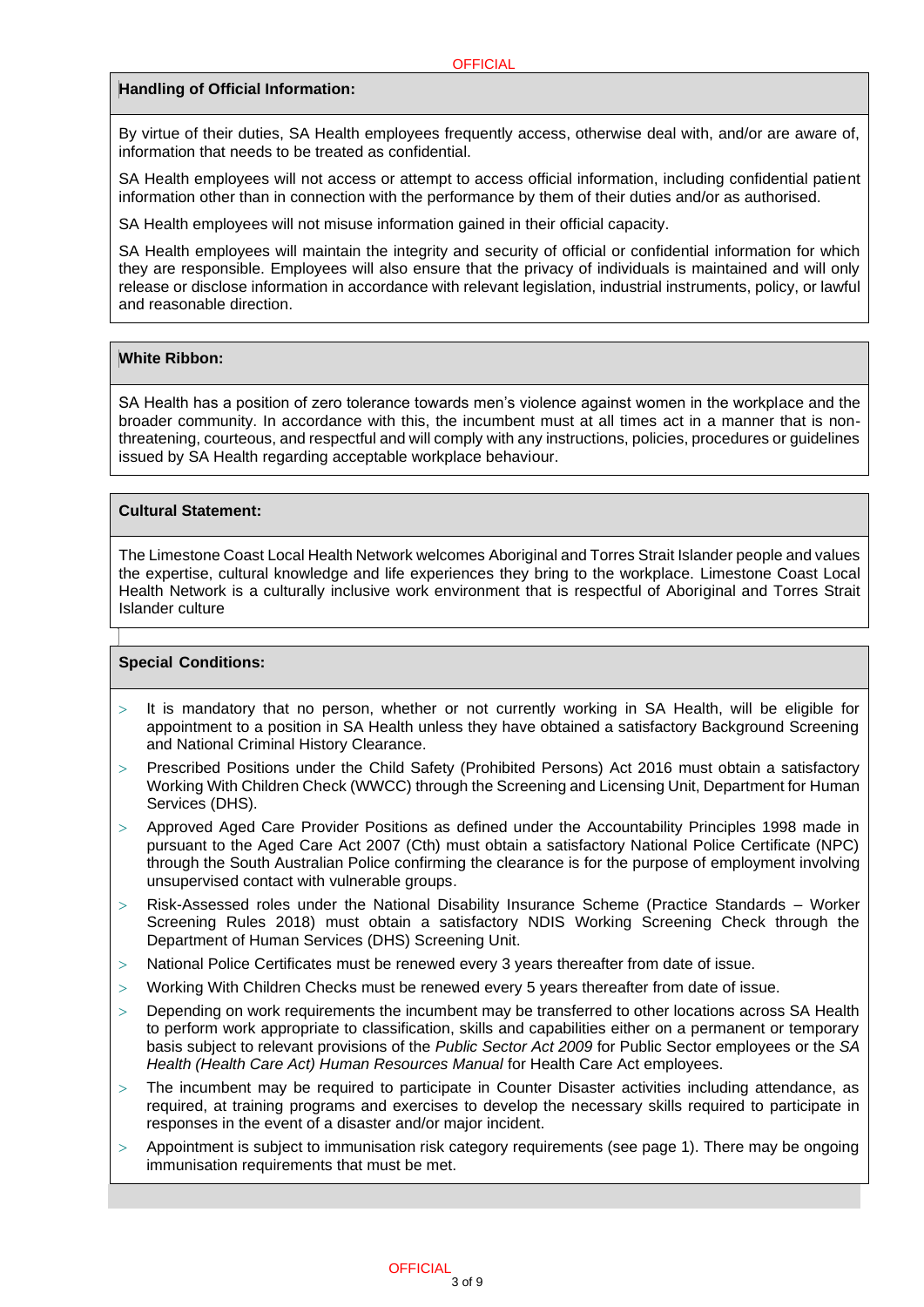# **Key Result Area and Responsibilities**

| <b>Key Result Areas</b>                    | <b>Major Responsibilities</b>                                                                                                                                                                                                                                                                                                                                                  |  |
|--------------------------------------------|--------------------------------------------------------------------------------------------------------------------------------------------------------------------------------------------------------------------------------------------------------------------------------------------------------------------------------------------------------------------------------|--|
| patient/client<br>Direct/indirect<br>care  | Provide proficient, person centred, clinical nursing/midwifery care<br>$\geq$<br>and/or individual case management to patients/clients in a defined<br>clinical area;<br>Monitoring patient/client care plans to ensure appropriate care<br>$\geq$<br>outcomes are achieved on a daily basis;<br>Oversee the provision of nursing/midwifery care within a team/unit.<br>$\geq$ |  |
| health service<br>Support<br>of<br>systems | Assists and supports the Nurse/Midwife Unit Manager or equivalent in<br>$\geq$<br>management, clinical, and education activities;                                                                                                                                                                                                                                              |  |
|                                            | Plan and coordinate services including those from other disciplines;<br>$\geq$                                                                                                                                                                                                                                                                                                 |  |
|                                            | Act to resolve local and/or immediate nursing/midwifery care or<br>$\geq$<br>service delivery problems;                                                                                                                                                                                                                                                                        |  |
|                                            | Support change management processes.<br>$\geq$                                                                                                                                                                                                                                                                                                                                 |  |
| Education                                  | Participate in clinical teaching, overseeing learning experience, and<br>$\geq$<br>goal setting for students, new staff and staff with less experience;                                                                                                                                                                                                                        |  |
|                                            | Assist the Nurse/Midwife Unit Manager and Nurse/Midwife Educators<br>$\geq$<br>to maintain a learning culture by being a resource person,<br>encouraging reflection and professional development, and assisting<br>others to maintain portfolios/records of learning.                                                                                                          |  |
| Research                                   | Participate in clinical auditing, clinical trials and/or evaluative research;<br>>                                                                                                                                                                                                                                                                                             |  |
|                                            | Integrate advanced theoretical knowledge, evidence from a range of<br>><br>sources and own experience to devise and achieve agreed<br>patient/client care outcomes;                                                                                                                                                                                                            |  |
|                                            | Assist the Nurse/Midwife Unit Manager or equivalent to maintain and<br>><br>record monitoring and evaluative research activities in the ward/unit.                                                                                                                                                                                                                             |  |
| Professional leadership                    | Promote continuity and consistency of care in collaboration with the<br>$\geq$<br>Nurse/Midwife Unit Manager or equivalent of the ward/unit/service;                                                                                                                                                                                                                           |  |
|                                            | Provide shift by shift leadership in the provision of nursing/midwifery<br>$\geq$<br>care within a team or unit and facilitate patient flow;                                                                                                                                                                                                                                   |  |
|                                            | Act as a resource person within an area based on knowledge,<br>$\geq$<br>experience and skills.                                                                                                                                                                                                                                                                                |  |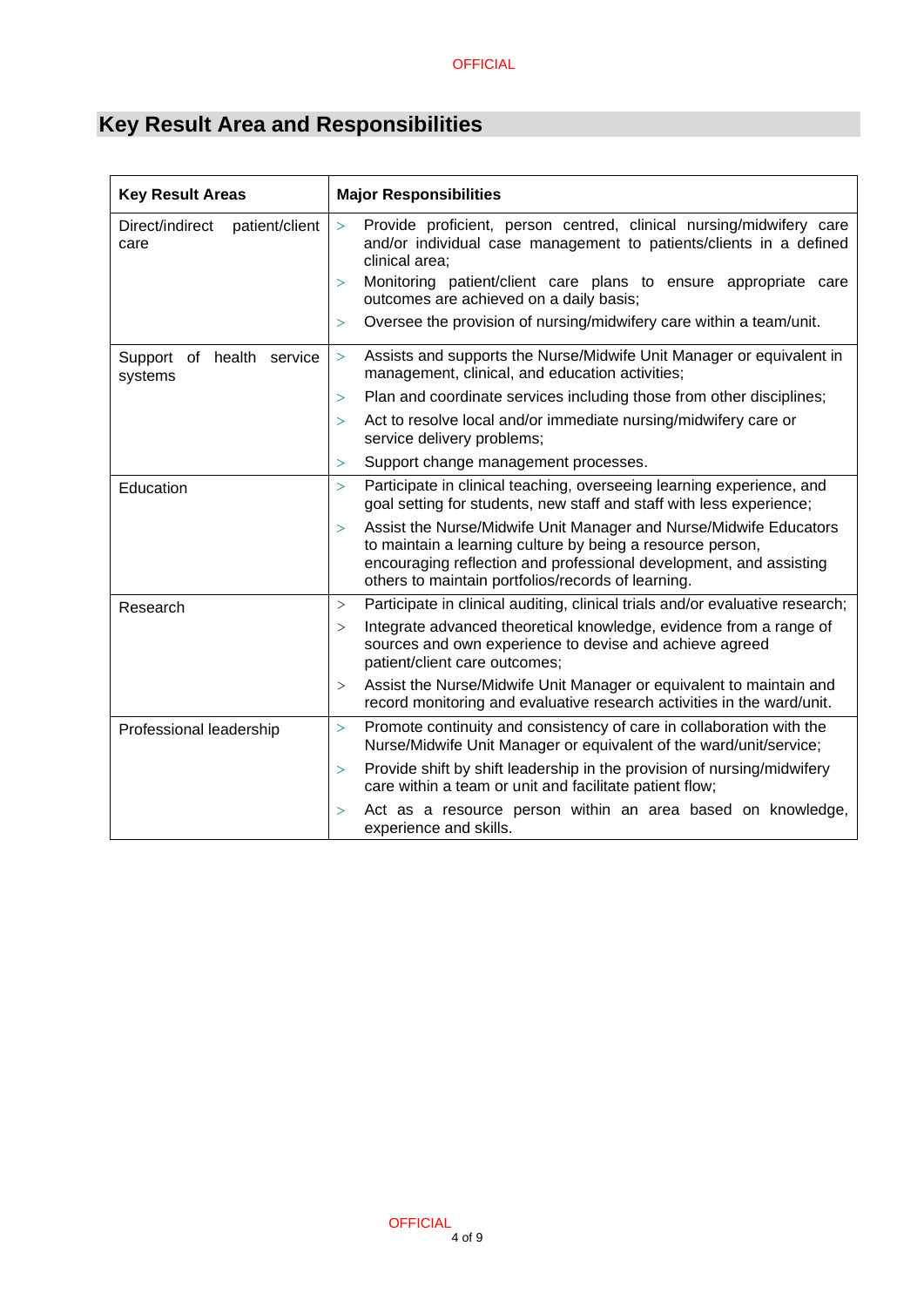## **Knowledge, Skills and Experience**

### **ESSENTIAL MINIMUM REQUIREMENTS**

#### **Educational/Vocational Qualifications**

- Registered or eligible for registration as a Nurse with the Nursing and Midwifery Board of Australia and who holds, or who is eligible to hold, a current practicing certificate.
- Registered or eligible for registration as a Nurse/Midwife with the Nursing and Midwifery Board of Australia and who holds, or who is eligible to hold, a current practicing certificate.

#### **Personal Abilities/Aptitudes/Skills**

- Effective communication, problem solving, conflict resolution and negotiation skills.
- $>$  Ability to work effectively within a multidisciplinary team.
- Ability to prioritise workload and meet set timelines, whilst working under minimal supervision.
- Ability to be creative, innovative and flexible when approaching issues within the healthcare setting.

#### **Experience**

- Registered Nurse/Midwife with at least 3 years post registration experience or currently classified as a Clinical Nurse/Midwife.
- Demonstrated competence in the relevant area of nursing practice in accordance with the appropriate standards of practice.
- Experience in the supervision of student nurses, enrolled nurses and less experienced registered nurses.

#### **Knowledge**

- $>$  Knowledge and understanding of relevant legislation, industrial agreements, standards, codes, ethics and competency standards.
- Knowledge of Quality Improvement Systems as applied to a health care setting.
- $>$  Knowledge of contemporary professional nursing/midwifery and health care issues.

### **DESIRABLE CHARACTERISTICS**

#### **Educational/Vocational Qualifications**

- Where applicable, qualifications relevant to practice setting.
- Tertiary qualifications in nursing or human services related discipline

#### **Personal Abilities/Aptitudes/Skills**

- Ability to work within a team framework that fosters an environment that develops staff potential.
- $>$  Skills in using computers and software relevant to the area of practice.

#### **Experience**

- $>$  Experience with quality improvement activities.
- Experience in evaluating the results of nursing research and integrating, where relevant, the results into nursing practice.

#### **Knowledge**

> Knowledge of the South Australian Public Health System.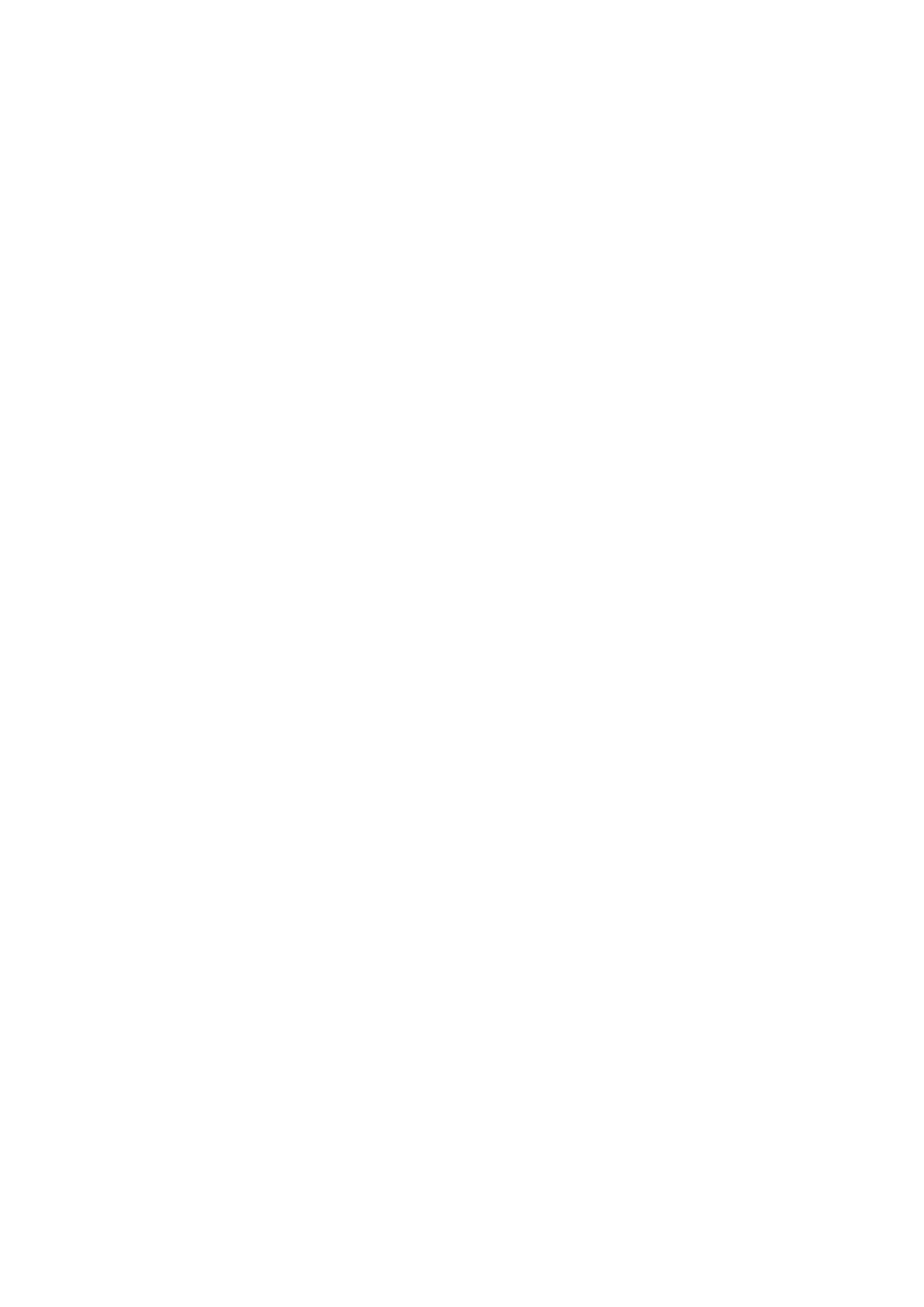## **Organisational Context**

#### **Organisational Overview:**

Our mission at SA Health is to lead and deliver a comprehensive and sustainable health system that aims to ensure healthier, longer and better lives for all South Australians. We will achieve our objectives by strengthening primary health care, enhancing hospital care, reforming mental health care and improving the health of Aboriginal people.

SA Health is committed to a health system that produces positive health outcomes by focusing on health promotion, illness prevention and early intervention. We will work with other government agencies and the community to address the environmental, socioeconomic, biological and behavioural determinants of health, and to achieve equitable health outcomes for all South Australians

#### **Our Legal Entities:**

SA Health is the brand name for the health portfolio of services and agencies responsible to the Minister for Health and Wellbeing.

The legal entities include but are not limited to Department for Health and Wellbeing, Central Adelaide Local Health Network, Northern Adelaide Local Health Network, Southern Adelaide Local Health Network, Women's and Children's Health Network, Barossa Hills Fleurieu Local Health Network, Eyre and Far North Local Health Network, Flinders and Upper North Local Health Network, Limestone Coast Local Health Network Inc., Riverland Mallee Coorong Local Health Network, Yorke and Northern Local Health Network and SA Ambulance Service.

#### **SA Health Challenges:**

The health system is facing the challenges of an ageing population, increased incidence of chronic disease, workforce shortages, and ageing infrastructure. The SA Health Care Plan has been developed to meet these challenges and ensure South Australian's have access to the best available health care in hospitals, health care centres and through GPs and other providers.

#### **Limestone Coast Local Health Network:**

Residents within the Limestone Coast Local Health Network have access to a wide range of health care services. The Limestone Coast region covers a large geographical area which consists of the Upper and Lower South East, and extends all the way to the Victorian border.

Services provided within the South East region include accident and emergency, day and inpatient surgery, aboriginal health, obstetric services, community health and aged care services.

We have Health facilities located within Mount Gambier, Bordertown, Kingston, Millicent, Naracoorte and Penola. The links below can be used to navigate to detailed information on the different Hospital and Aged Care sites, as well as Country Health Connect.

The health units within the Limestone Coast LHN have dedicated and experienced staff who strive to meet the needs of the community by providing the highest level of health care.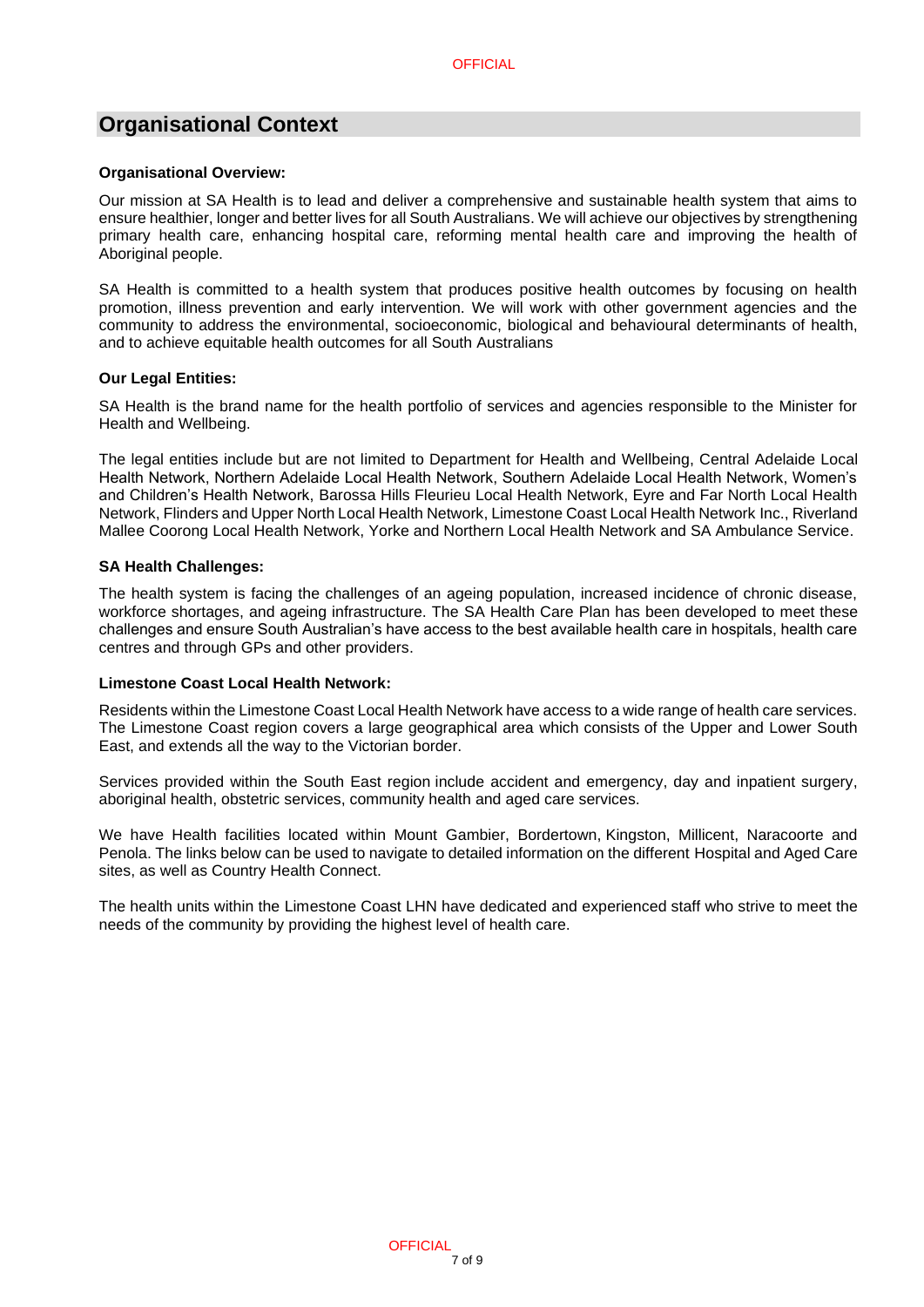## **Values**

#### **LCLHN Values**

The values of LCLHN are used to indicate the type of conduct required by our employees and the conduct that our customers can expect from our health service:

| Integrity      | We know integrity involves not only doing what is right when everyone knows, but<br>$\geq$<br>also when no one is watching<br>We recognise the importance of our work and display a high standard of<br>><br>professionalism<br>We do what we say and say what we mean<br>>                                                                            |  |
|----------------|--------------------------------------------------------------------------------------------------------------------------------------------------------------------------------------------------------------------------------------------------------------------------------------------------------------------------------------------------------|--|
|                |                                                                                                                                                                                                                                                                                                                                                        |  |
| <b>Honesty</b> | We engage in open, clear and honest communication<br>$\geq$<br>We are transparent and truthful in our actions<br>$\geq$<br>We acknowledge our strengths, limitations and mistakes and learn from these for<br>$\geq$<br>improvement                                                                                                                    |  |
| Courage        | We have the courage to speak up and respectfully challenge others<br>We are committed to being a high performing team and support a culture that fosters<br>continued progress and growth                                                                                                                                                              |  |
|                | We show resilience in the face of adversity<br>$\geq$                                                                                                                                                                                                                                                                                                  |  |
| Care           | We provide compassionate, appropriate and safe care in a supportive and nurturing<br>$\geq$<br>environment<br>We partner with consumers, family members and carers to help them make<br>decisions and support them along the care continuum<br>We create a culture of care where staff are supported and positively engaged in their<br>$\geq$<br>work |  |
| <b>Respect</b> | We seek to understand and value others by putting ourselves in their shoes<br>$\geq$<br>We listen attentively, communicate openly and act without judgement<br>$\geq$<br>We recognise and welcome diversity within our community and our staff<br>$\mathbf{r}$                                                                                         |  |

#### **Code of Ethics**

As a public sector employee, you have a responsibility to maintain ethical behaviour and professional integrity standards. It is expected that you act in accordance with the Code of Ethics, and contribute to a culture of integrity within SA Health.

The *Code of Ethics for the South Australian Public Sector* provides an ethical framework for the public sector and applies to all public service employees:

- Democratic Values Helping the government, under the law to serve the people of South Australia.
- > Service, Respect and Courtesy Serving the people of South Australia.
- $>$  Honesty and Integrity- Acting at all times in such a way as to uphold the public trust.
- Accountability- Holding ourselves accountable for everything we do.
- > Professional Conduct Standards- Exhibiting the highest standards of professional conduct.

The Code recognises that some public sector employees are also bound by codes of conduct relevant to their profession.

#### **Aboriginal Health**

SA Health acknowledges culture and identity as being integral to Aboriginal health and wellbeing and is committed to improving the health of Aboriginal people.

SA Health vision for Reconciliation is the gap is closed on Aboriginal health disadvantage; and Aboriginal people share the same rights, respect and access to opportunities and benefits as all South Australians.